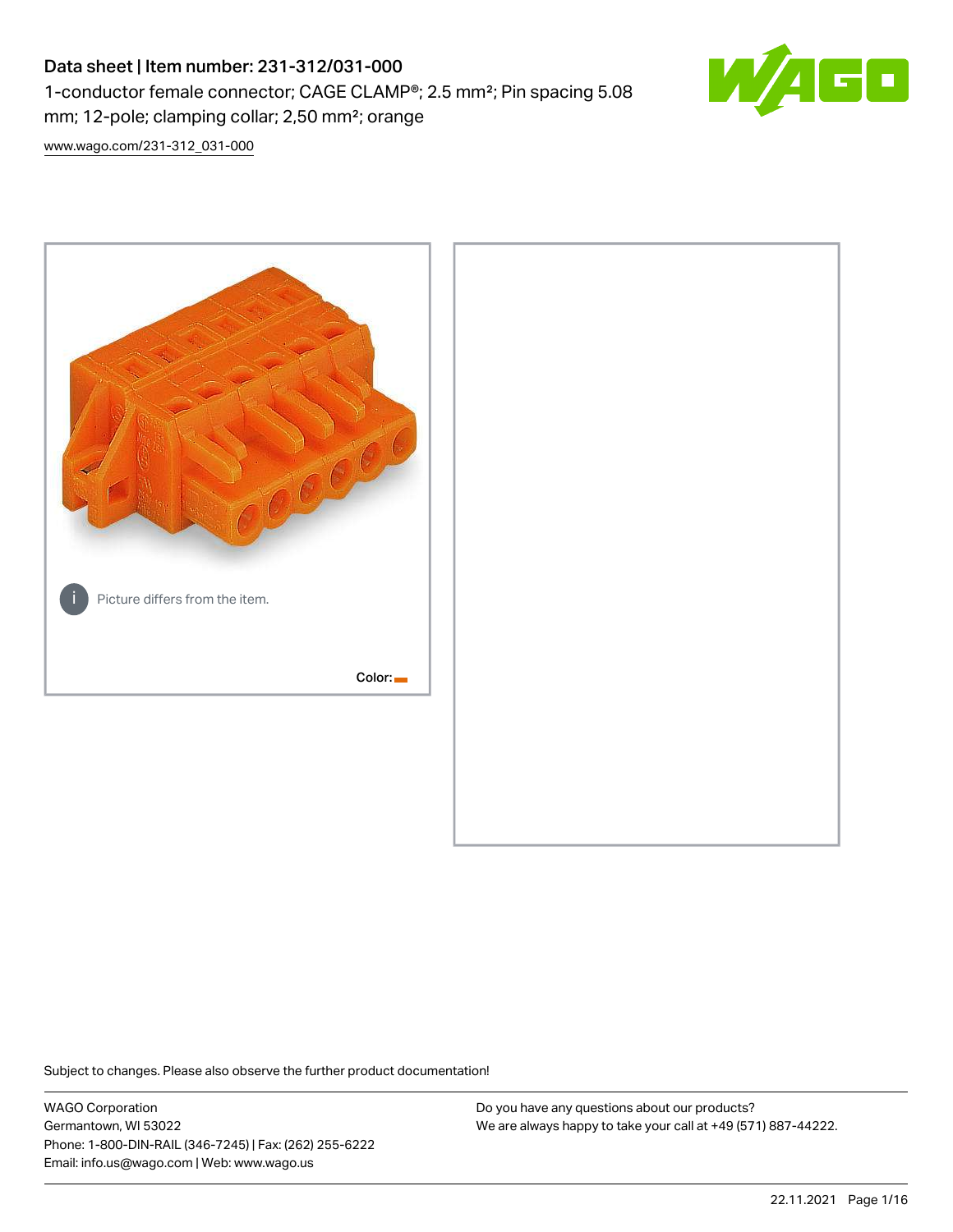

#### Dimensions in mm

 $L_1$  = (pole no. x pin spacing) + 3 mm

 $L_2$  = (pole no. x pin spacing) + 8.8 mm

 $L_3$  = (pole no. x pin spacing) + 14.8 mm

2- to 3-pole female connectors – one latch only

#### Item description

- Universal connection for all conductor types  $\blacksquare$
- Easy cable pre-assembly and on-unit wiring via vertical and horizontal CAGE CLAMP<sup>®</sup> actuation П

.<br>Subject to changes. Please also observe the further product documentation!

WAGO Corporation Germantown, WI 53022 Phone: 1-800-DIN-RAIL (346-7245) | Fax: (262) 255-6222 Email: info.us@wago.com | Web: www.wago.us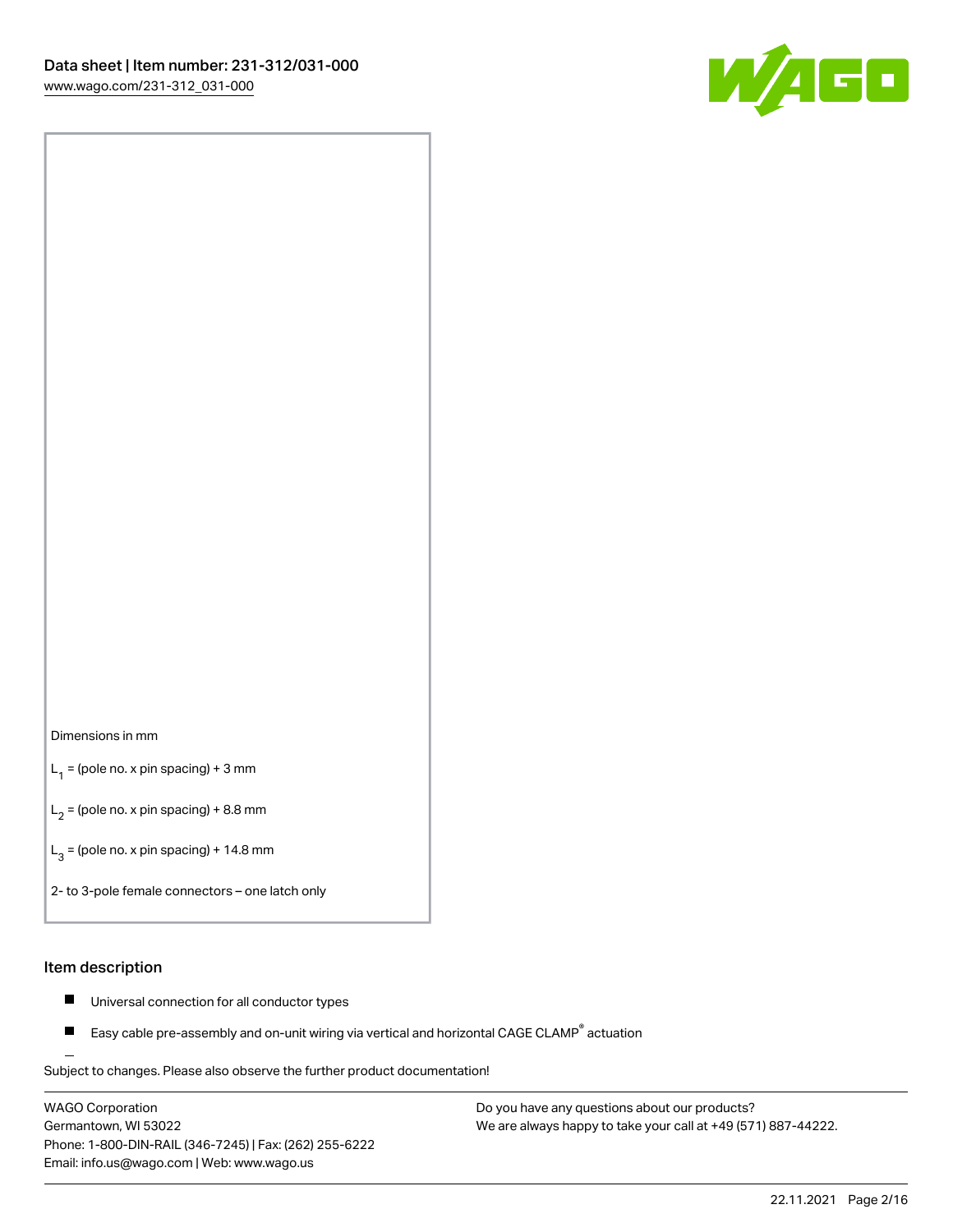W/AGO

- Integrated test ports
- $\blacksquare$ With coding fingers

# Data

# Notes

| Safety information 1 | The MCS-MULTI CONNECTION SYSTEM includes connectors<br>without breaking capacity in accordance with DIN EN 61984. When<br>used as intended, these connectors must not be connected<br>/disconnected when live or under load. The circuit design should<br>ensure header pins, which can be touched, are not live when<br>unmated. |
|----------------------|-----------------------------------------------------------------------------------------------------------------------------------------------------------------------------------------------------------------------------------------------------------------------------------------------------------------------------------|
| Variants:            | Gold-plated or partially gold-plated contact surfaces<br>Other versions (or variants) can be requested from WAGO Sales or<br>configured at https://configurator.wago.com/                                                                                                                                                         |

# Electrical data

### IEC Approvals

| Ratings per                 | IEC/EN 60664-1                                                        |
|-----------------------------|-----------------------------------------------------------------------|
| Rated voltage (III / 3)     | 320 V                                                                 |
| Rated surge voltage (III/3) | 4 <sub>kV</sub>                                                       |
| Rated voltage (III/2)       | 320 V                                                                 |
| Rated surge voltage (III/2) | 4 <sub>k</sub> V                                                      |
| Nominal voltage (II/2)      | 630 V                                                                 |
| Rated surge voltage (II/2)  | 4 <sub>k</sub> V                                                      |
| Rated current               | 16 A                                                                  |
| Legend (ratings)            | $(III / 2)$ $\triangle$ Overvoltage category III / Pollution degree 2 |

### UL Approvals

| Approvals per                  | <b>UL 1059</b> |
|--------------------------------|----------------|
| Rated voltage UL (Use Group B) | 300 V          |
| Rated current UL (Use Group B) | 15 A           |
| Rated voltage UL (Use Group D) | 300 V          |
| Rated current UL (Use Group D) | 10 A           |

## Ratings per UL

| Rated voltage UL 1977 | 600 V  |
|-----------------------|--------|
| Rated current UL 1977 | $\sim$ |

Subject to changes. Please also observe the further product documentation!

| WAGO Corporation                                       | Do you have any questions about our products?                 |
|--------------------------------------------------------|---------------------------------------------------------------|
| Germantown. WI 53022                                   | We are always happy to take your call at +49 (571) 887-44222. |
| Phone: 1-800-DIN-RAIL (346-7245)   Fax: (262) 255-6222 |                                                               |
| Email: info.us@wago.com   Web: www.wago.us             |                                                               |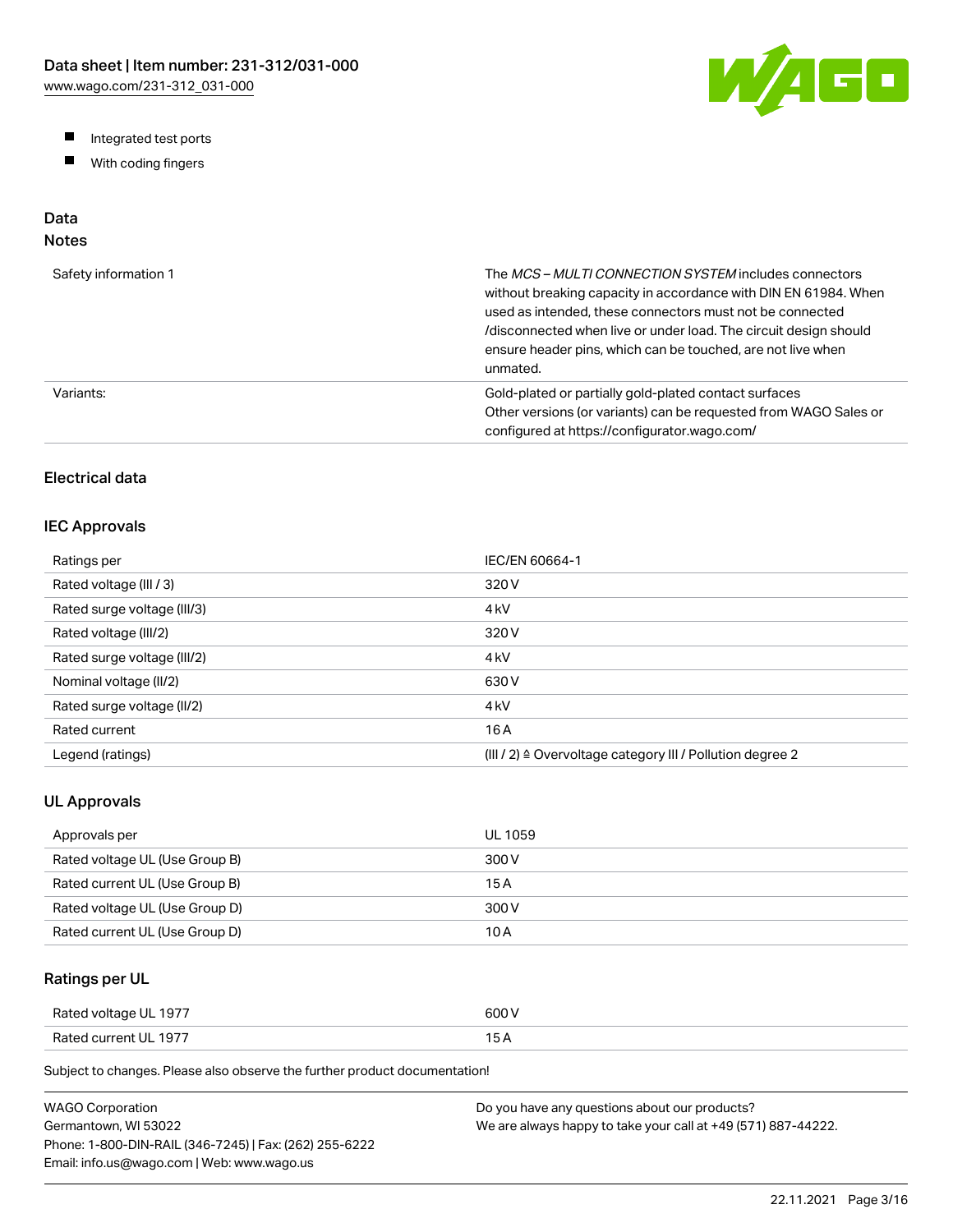

#### CSA Approvals

| Approvals per                   | CSA   |
|---------------------------------|-------|
| Rated voltage CSA (Use Group B) | 300 V |
| Rated current CSA (Use Group B) | 15 A  |
| Rated voltage CSA (Use Group D) | 300 V |
| Rated current CSA (Use Group D) | 10 A  |

## Connection data

| Total number of connection points |  |
|-----------------------------------|--|
| Total number of potentials        |  |
| Number of connection types        |  |
| Number of levels                  |  |

#### Connection 1

| Connection technology                             | CAGE CLAMP®                             |
|---------------------------------------------------|-----------------------------------------|
| Actuation type                                    | Operating tool                          |
| Solid conductor                                   | $0.082.5$ mm <sup>2</sup> / 28  12 AWG  |
| Fine-stranded conductor                           | $0.08$ 2.5 mm <sup>2</sup> / 28  12 AWG |
| Fine-stranded conductor; with insulated ferrule   | $0.251.5$ mm <sup>2</sup>               |
| Fine-stranded conductor; with uninsulated ferrule | $0.252.5$ mm <sup>2</sup>               |
| Strip length                                      | $89$ mm / 0.31  0.35 inch               |
| Number of poles                                   | 12                                      |
| Conductor entry direction to mating direction     | 0°                                      |
|                                                   |                                         |

### Physical data

| Pin spacing | 5.08 mm / 0.2 inch    |
|-------------|-----------------------|
| Width       | 75.76 mm / 2.983 inch |
| Height      | 14.3 mm / 0.563 inch  |
| Depth       | 26.45 mm / 1.041 inch |

#### Mechanical data

| Mounting type | Mounting flange                         |
|---------------|-----------------------------------------|
| Mounting type | Feed-through mounting<br>Panel mounting |

Subject to changes. Please also observe the further product documentation!

| <b>WAGO Corporation</b>                                | Do you have any questions about our products?                 |
|--------------------------------------------------------|---------------------------------------------------------------|
| Germantown, WI 53022                                   | We are always happy to take your call at +49 (571) 887-44222. |
| Phone: 1-800-DIN-RAIL (346-7245)   Fax: (262) 255-6222 |                                                               |
| Email: info.us@wago.com   Web: www.wago.us             |                                                               |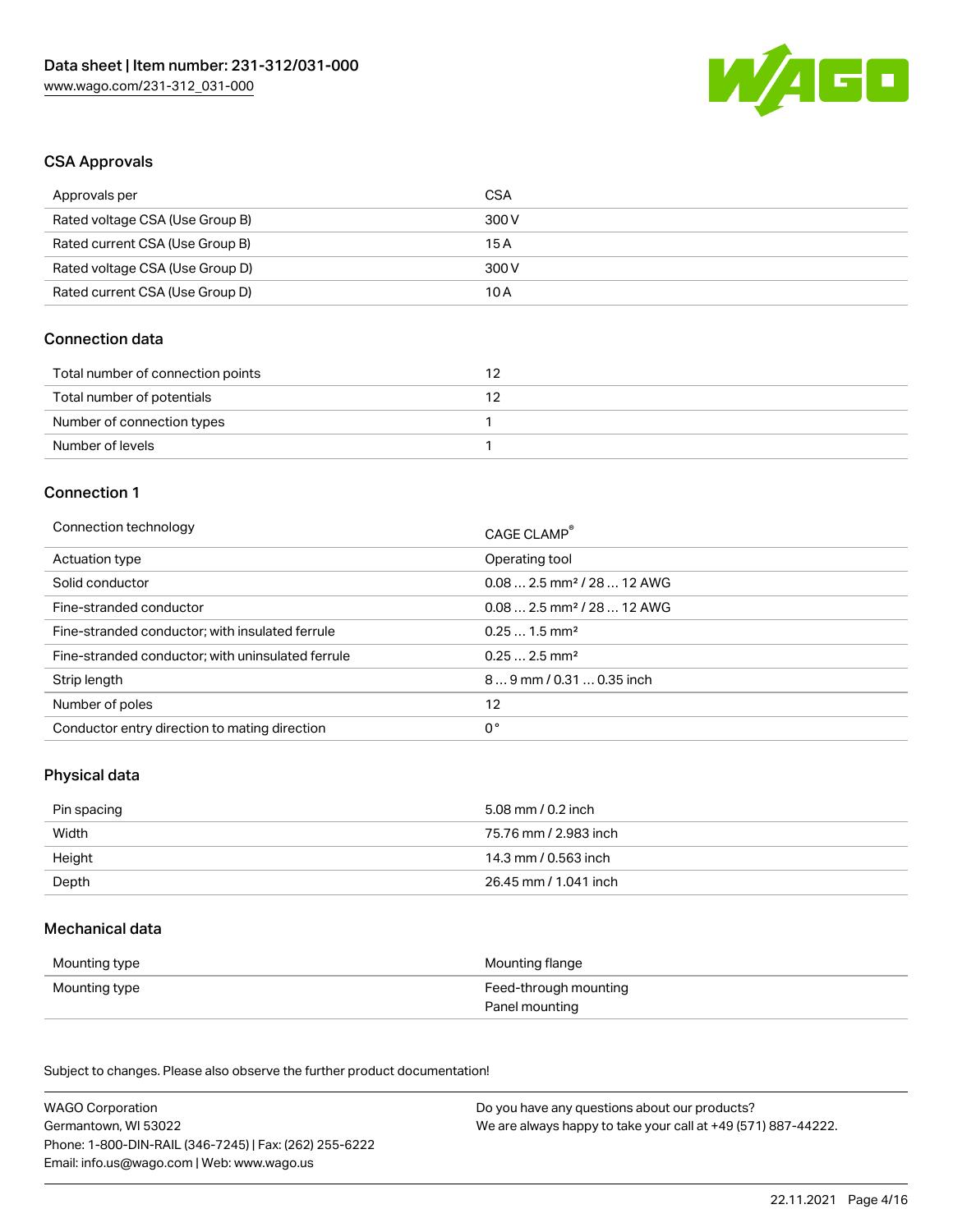

### Plug-in connection

| Contact type (pluggable connector) | Female connector/socket |
|------------------------------------|-------------------------|
| Connector (connection type)        | for conductor           |
| Mismating protection               | No.                     |
| Locking of plug-in connection      | Without                 |
|                                    |                         |

#### Material data

| Color                       | orange                            |
|-----------------------------|-----------------------------------|
| Material group              |                                   |
| Insulation material         | Polyamide (PA66)                  |
| Flammability class per UL94 | V0                                |
| Clamping spring material    | Chrome nickel spring steel (CrNi) |
| Contact material            | Copper alloy                      |
| Contact plating             | tin-plated                        |
| Fire load                   | $0.33$ MJ                         |
| Weight                      | 22.9g                             |

## Environmental requirements

| Limit temperature range<br>. | . +85 ° <sup>∩</sup><br>-60 |  |
|------------------------------|-----------------------------|--|
|------------------------------|-----------------------------|--|

# Commercial data

| Product Group         | 3 (Multi Conn. System) |
|-----------------------|------------------------|
| PU (SPU)              | 25 Stück               |
| Packaging type        | box                    |
| Country of origin     | DE                     |
| <b>GTIN</b>           | 4044918348584          |
| Customs tariff number | 8536694040             |

# Approvals / Certificates

#### Country specific Approvals

| Logo | Approval                               | <b>Additional Approval Text</b> | Certificate<br>name |
|------|----------------------------------------|---------------------------------|---------------------|
|      | CВ<br>DEKRA Certification B.V.         | IEC 61984                       | NL-39756            |
|      | <b>CSA</b><br>DEKRA Certification B.V. | C <sub>22.2</sub>               | 1466354             |

Subject to changes. Please also observe the further product documentation!

WAGO Corporation Germantown, WI 53022 Phone: 1-800-DIN-RAIL (346-7245) | Fax: (262) 255-6222 Email: info.us@wago.com | Web: www.wago.us Do you have any questions about our products? We are always happy to take your call at +49 (571) 887-44222.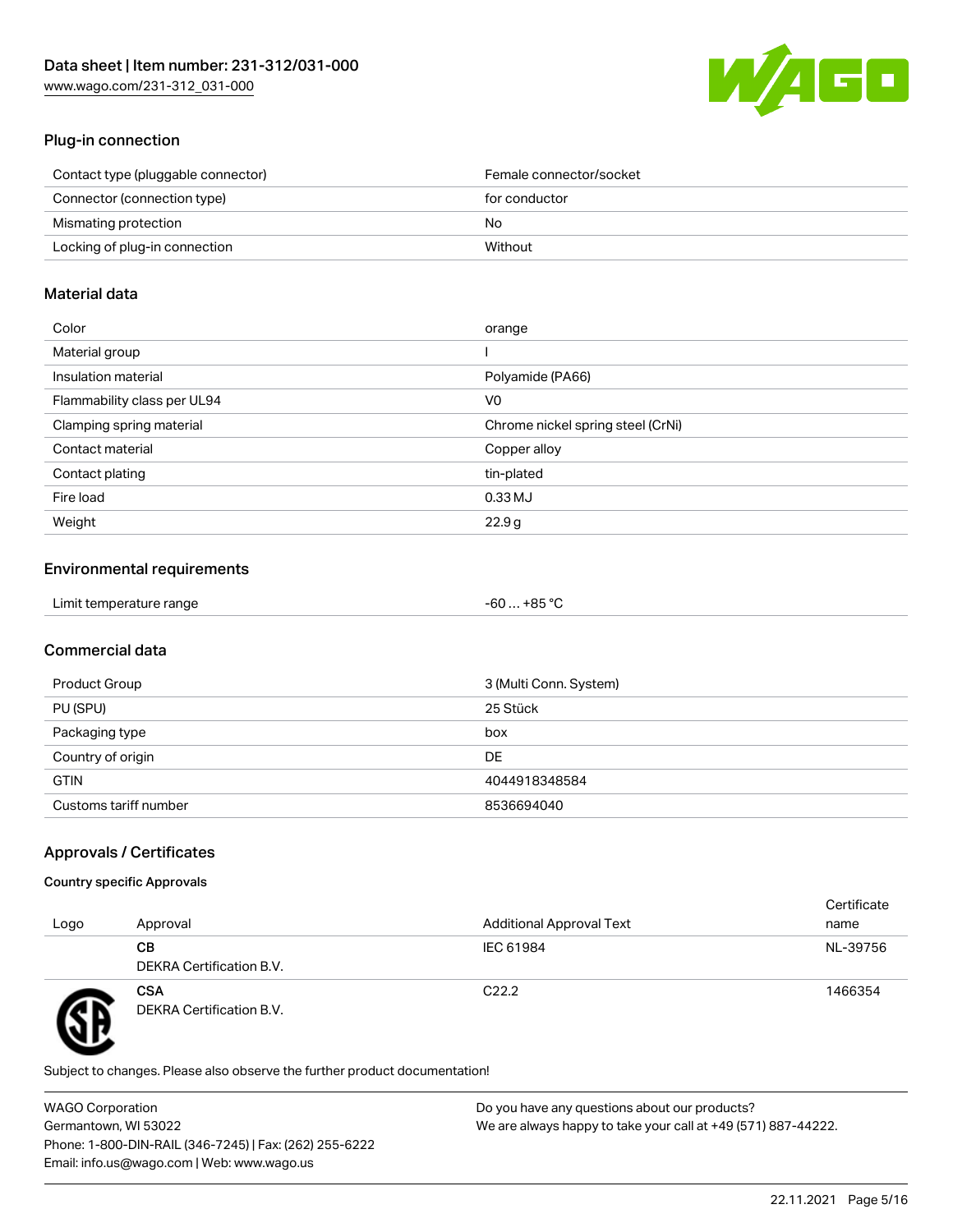

|                   | <b>KEMA/KEUR</b>         | EN 61984 | 2190761.01 |
|-------------------|--------------------------|----------|------------|
| KEMA<br>F11D<br>. | DEKRA Certification B.V. |          |            |

#### Ship Approvals

| Logo        | Approval                           | <b>Additional Approval Text</b> | Certificate<br>name               |
|-------------|------------------------------------|---------------------------------|-----------------------------------|
| <b>MOVE</b> | ABS<br>American Bureau of Shipping |                                 | $19-$<br>HG1869876-<br><b>PDA</b> |

#### UL-Approvals

|                            |                                         |                                 | Certificate |
|----------------------------|-----------------------------------------|---------------------------------|-------------|
| Logo                       | Approval                                | <b>Additional Approval Text</b> | name        |
| $\boldsymbol{\mathcal{P}}$ | cURus<br>Underwriters Laboratories Inc. | <b>UL 1059</b>                  | E45172      |
| D.                         | UL<br>UL International Germany GmbH     | <b>UL 1977</b>                  | E45171      |

#### Counterpart

|                            | Item no.231-642<br>Male connector; 12-pole; Pin spacing 5.08 mm; orange                                              | www.wago.com/231-642         |
|----------------------------|----------------------------------------------------------------------------------------------------------------------|------------------------------|
|                            | Item no.231-342/001-000<br>Male header; 12-pole; THT; 1.0 x 1.0 mm solder pin; straight; pin spacing 5.08 mm; orange | www.wago.com/231-342/001-000 |
| <b>SOF</b>                 | Item no.231-542/001-000<br>Male header; 12-pole; THT; 1.0 x 1.0 mm solder pin; angled; pin spacing 5.08 mm; orange   | www.wago.com/231-542/001-000 |
| مماسمهم ممساحهم المسترابية |                                                                                                                      |                              |

#### Optional accessories

| Mounting |  |
|----------|--|
|----------|--|

Mounting accessories

Subject to changes. Please also observe the further product documentation!

WAGO Corporation Germantown, WI 53022 Phone: 1-800-DIN-RAIL (346-7245) | Fax: (262) 255-6222 Email: info.us@wago.com | Web: www.wago.us Do you have any questions about our products? We are always happy to take your call at +49 (571) 887-44222.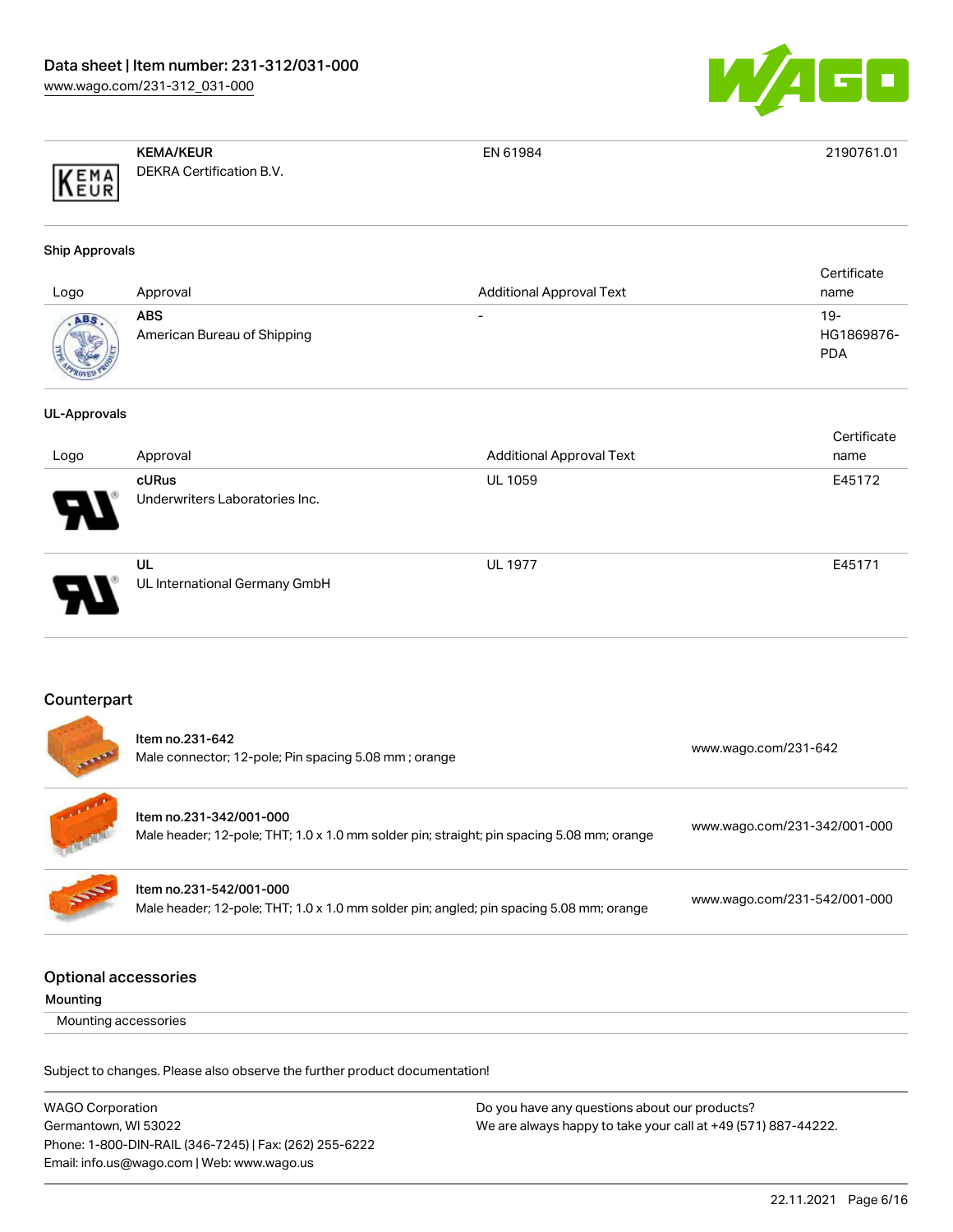[www.wago.com/231-312\\_031-000](http://www.wago.com/231-312_031-000)



[www.wago.com/209-147](http://www.wago.com/209-147)

| I | ٠ |  |
|---|---|--|
|   | ÷ |  |

Item no.: 209-147 Self-tapping screw

Item no.: 231-194



Self-tapping screw; B 2.2x13, fixing hole 1.8 mm Ø [www.wago.com/231-194](http://www.wago.com/231-194) Item no.: 231-195 Nettrition: 231-195<br>Screw with nut; M2x12; for fixing element [www.wago.com/231-195](http://www.wago.com/231-195)

Item no.: 231-295 Neth Holl 231-233<br>Screw with nut [www.wago.com/231-295](http://www.wago.com/231-295)

| Ferrules |                                                                                                                                                               |                      |
|----------|---------------------------------------------------------------------------------------------------------------------------------------------------------------|----------------------|
| Ferrule  |                                                                                                                                                               |                      |
|          | Item no.: 216-101                                                                                                                                             |                      |
|          | Ferrule; Sleeve for 0.5 mm <sup>2</sup> / AWG 22; uninsulated; electro-tin plated; silver-colored                                                             | www.wago.com/216-101 |
| ÷        | Item no.: 216-104                                                                                                                                             |                      |
|          | Ferrule; Sleeve for 1.5 mm <sup>2</sup> / AWG 16; uninsulated; electro-tin plated; silver-colored                                                             | www.wago.com/216-104 |
|          | Item no.: 216-106                                                                                                                                             |                      |
|          | Ferrule; Sleeve for 2.5 mm <sup>2</sup> / AWG 14; uninsulated; electro-tin plated; silver-colored                                                             | www.wago.com/216-106 |
|          | Item no.: 216-102                                                                                                                                             | www.wago.com/216-102 |
|          | Ferrule; Sleeve for 0.75 mm <sup>2</sup> / AWG 20; uninsulated; electro-tin plated; silver-colored                                                            |                      |
|          | Item no.: 216-103                                                                                                                                             | www.wago.com/216-103 |
|          | Ferrule; Sleeve for 1 mm <sup>2</sup> / AWG 18; uninsulated; electro-tin plated                                                                               |                      |
|          | Item no.: 216-123                                                                                                                                             | www.wago.com/216-123 |
|          | Ferrule; Sleeve for 1 mm <sup>2</sup> / AWG 18; uninsulated; electro-tin plated; silver-colored                                                               |                      |
|          | Item no.: 216-122                                                                                                                                             | www.wago.com/216-122 |
|          | Ferrule; Sleeve for 0.75 mm <sup>2</sup> / AWG 20; uninsulated; electro-tin plated; silver-colored                                                            |                      |
|          | Item no.: 216-124                                                                                                                                             | www.wago.com/216-124 |
|          | Ferrule; Sleeve for 1.5 mm <sup>2</sup> / AWG 16; uninsulated; electro-tin plated                                                                             |                      |
|          | Item no.: 216-142                                                                                                                                             |                      |
|          | Ferrule; Sleeve for 0.75 mm <sup>2</sup> / 18 AWG; uninsulated; electro-tin plated; electrolytic copper; gastight<br>crimped; acc. to DIN 46228, Part 1/08.92 | www.wago.com/216-142 |
|          | Item no.: 216-132                                                                                                                                             |                      |
|          | Ferrule; Sleeve for 0.34 mm <sup>2</sup> / AWG 24; uninsulated; electro-tin plated                                                                            | www.wago.com/216-132 |
|          | Item no.: 216-121                                                                                                                                             |                      |
|          | Ferrule; Sleeve for 0.5 mm <sup>2</sup> / AWG 22; uninsulated; electro-tin plated; silver-colored                                                             | www.wago.com/216-121 |
|          | Item no.: 216-143                                                                                                                                             |                      |
|          | Ferrule; Sleeve for 1 mm <sup>2</sup> / AWG 18; uninsulated; electro-tin plated; electrolytic copper; gastight<br>crimped; acc. to DIN 46228, Part 1/08.92    | www.wago.com/216-143 |
|          | Item no.: 216-131                                                                                                                                             |                      |
|          | Ferrule; Sleeve for 0.25 mm <sup>2</sup> / AWG 24; uninsulated; electro-tin plated; silver-colored                                                            | www.wago.com/216-131 |
|          |                                                                                                                                                               |                      |

Subject to changes. Please also observe the further product documentation!

WAGO Corporation Germantown, WI 53022 Phone: 1-800-DIN-RAIL (346-7245) | Fax: (262) 255-6222 Email: info.us@wago.com | Web: www.wago.us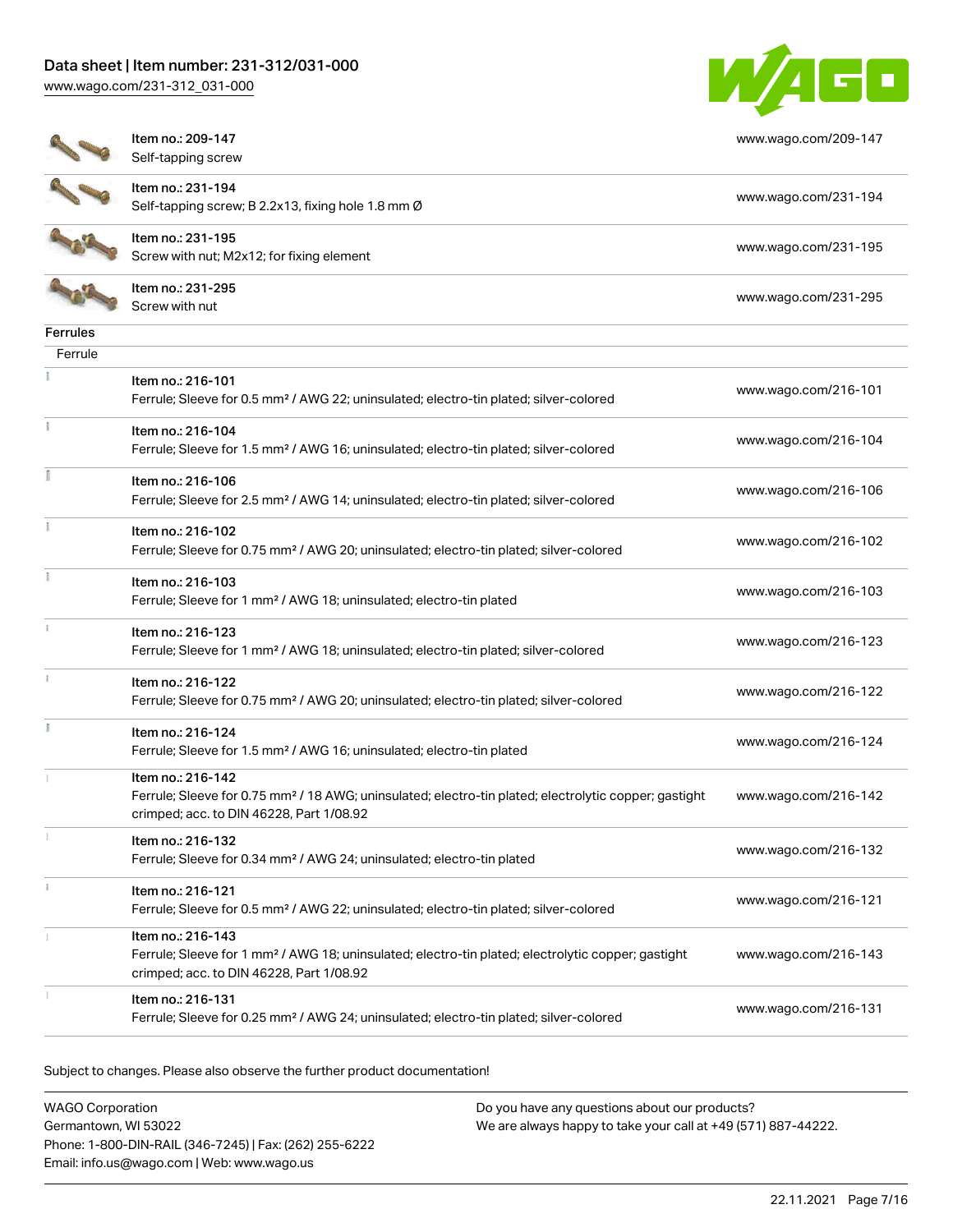# Data sheet | Item number: 231-312/031-000

[www.wago.com/231-312\\_031-000](http://www.wago.com/231-312_031-000)



|    | Item no.: 216-141<br>Ferrule; Sleeve for 0.5 mm <sup>2</sup> / 20 AWG; uninsulated; electro-tin plated; electrolytic copper; gastight<br>crimped; acc. to DIN 46228, Part 1/08.92                       | www.wago.com/216-141 |
|----|---------------------------------------------------------------------------------------------------------------------------------------------------------------------------------------------------------|----------------------|
| r. | Item no.: 216-152<br>Ferrule; Sleeve for 0.34 mm <sup>2</sup> / AWG 24; uninsulated; electro-tin plated                                                                                                 | www.wago.com/216-152 |
|    | Item no.: 216-203<br>Ferrule; Sleeve for 1 mm <sup>2</sup> / AWG 18; insulated; electro-tin plated; red                                                                                                 | www.wago.com/216-203 |
|    | Item no.: 216-202<br>Ferrule; Sleeve for 0.75 mm <sup>2</sup> / 18 AWG; insulated; electro-tin plated; gray                                                                                             | www.wago.com/216-202 |
|    | Item no.: 216-151<br>Ferrule; Sleeve for 0.25 mm <sup>2</sup> / AWG 24; uninsulated; electro-tin plated                                                                                                 | www.wago.com/216-151 |
|    | Item no.: 216-204<br>Ferrule; Sleeve for 1.5 mm <sup>2</sup> / AWG 16; insulated; electro-tin plated; black                                                                                             | www.wago.com/216-204 |
|    | Item no.: 216-144<br>Ferrule; Sleeve for 1.5 mm <sup>2</sup> / AWG 16; uninsulated; electro-tin plated; electrolytic copper; gastight<br>crimped; acc. to DIN 46228, Part 1/08.92; silver-colored       | www.wago.com/216-144 |
|    | Item no.: 216-201<br>Ferrule; Sleeve for 0.5 mm <sup>2</sup> / 20 AWG; insulated; electro-tin plated; white                                                                                             | www.wago.com/216-201 |
|    | Item no.: 216-223<br>Ferrule; Sleeve for 1 mm <sup>2</sup> / AWG 18; insulated; electro-tin plated; red                                                                                                 | www.wago.com/216-223 |
|    | Item no.: 216-241<br>Ferrule; Sleeve for 0.5 mm <sup>2</sup> / 20 AWG; insulated; electro-tin plated; electrolytic copper; gastight<br>crimped; acc. to DIN 46228, Part 4/09.90; white                  | www.wago.com/216-241 |
|    | Item no.: 216-242<br>Ferrule; Sleeve for 0.75 mm <sup>2</sup> / 18 AWG; insulated; electro-tin plated; electrolytic copper; gastight<br>crimped; acc. to DIN 46228, Part 4/09.90; gray                  | www.wago.com/216-242 |
|    | Item no.: 216-222<br>Ferrule; Sleeve for 0.75 mm <sup>2</sup> / 18 AWG; insulated; electro-tin plated; gray                                                                                             | www.wago.com/216-222 |
|    | Item no.: 216-221<br>Ferrule; Sleeve for 0.5 mm <sup>2</sup> / 20 AWG; insulated; electro-tin plated; white                                                                                             | www.wago.com/216-221 |
|    | Item no.: 216-224<br>Ferrule; Sleeve for 1.5 mm <sup>2</sup> / AWG 16; insulated; electro-tin plated; black                                                                                             | www.wago.com/216-224 |
|    | Item no.: 216-243<br>Ferrule; Sleeve for 1 mm <sup>2</sup> / AWG 18; insulated; electro-tin plated; electrolytic copper; gastight crimped; www.wago.com/216-243<br>acc. to DIN 46228, Part 4/09.90; red |                      |
| 1  | Item no.: 216-244<br>Ferrule; Sleeve for 1.5 mm <sup>2</sup> / AWG 16; insulated; electro-tin plated; electrolytic copper; gastight<br>crimped; acc. to DIN 46228, Part 4/09.90; black                  | www.wago.com/216-244 |
|    | Item no.: 216-263<br>Ferrule; Sleeve for 1 mm <sup>2</sup> / AWG 18; insulated; electro-tin plated; electrolytic copper; gastight crimped; www.wago.com/216-263<br>acc. to DIN 46228, Part 4/09.90; red |                      |

Subject to changes. Please also observe the further product documentation!

WAGO Corporation Germantown, WI 53022 Phone: 1-800-DIN-RAIL (346-7245) | Fax: (262) 255-6222 Email: info.us@wago.com | Web: www.wago.us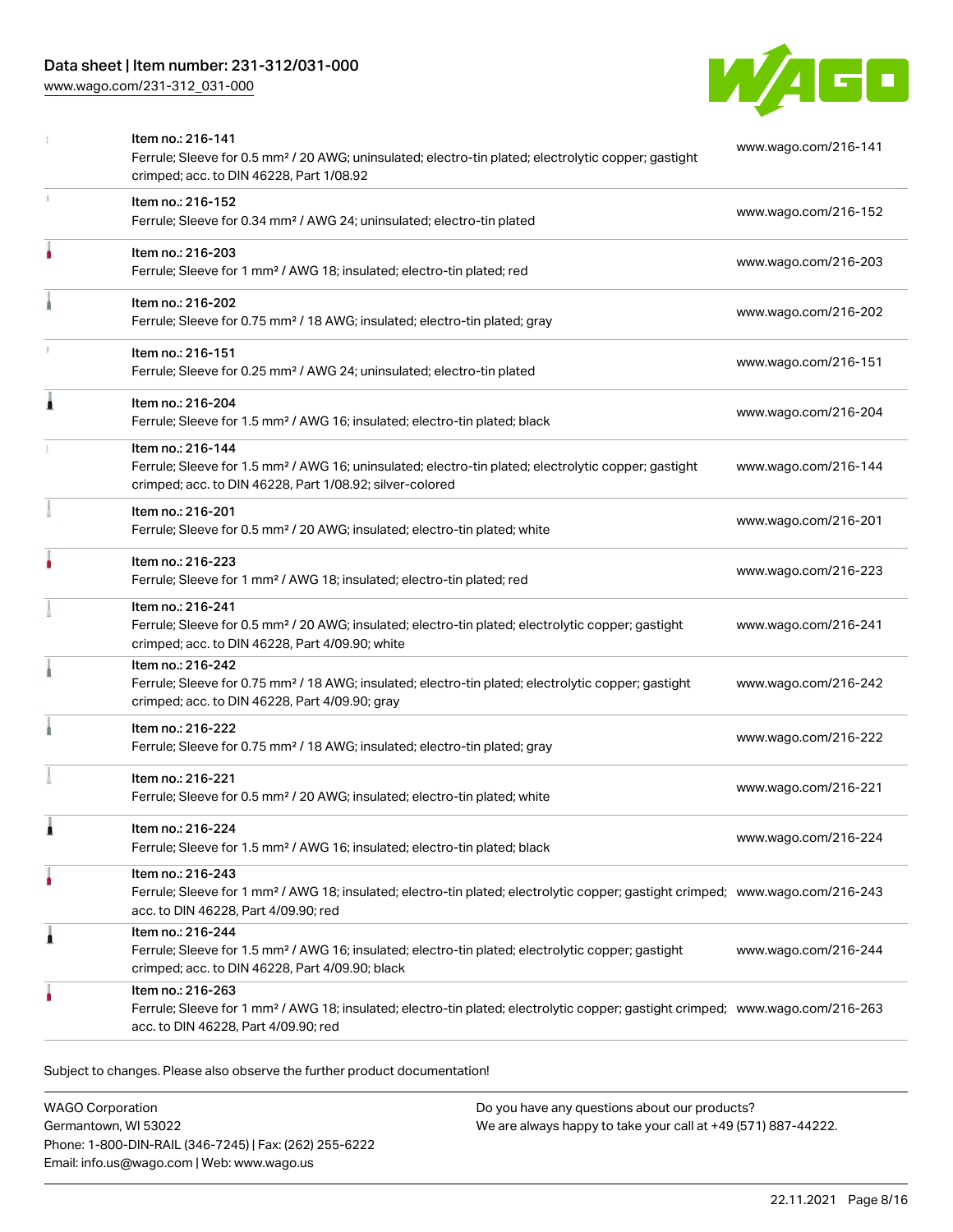# Data sheet | Item number: 231-312/031-000

[www.wago.com/231-312\\_031-000](http://www.wago.com/231-312_031-000)



|                     | Item no.: 216-264<br>Ferrule; Sleeve for 1.5 mm <sup>2</sup> / AWG 16; insulated; electro-tin plated; electrolytic copper; gastight<br>crimped; acc. to DIN 46228, Part 4/09.90; black          | www.wago.com/216-264             |
|---------------------|-------------------------------------------------------------------------------------------------------------------------------------------------------------------------------------------------|----------------------------------|
|                     | Item no.: 216-284<br>Ferrule; Sleeve for 1.5 mm <sup>2</sup> / AWG 16; insulated; electro-tin plated; electrolytic copper; gastight<br>crimped; acc. to DIN 46228, Part 4/09.90; black          | www.wago.com/216-284             |
|                     | Item no.: 216-262<br>Ferrule; Sleeve for 0.75 mm <sup>2</sup> / 18 AWG; insulated; electro-tin plated; electrolytic copper; gastight<br>crimped; acc. to DIN 46228, Part 4/09.90; gray          | www.wago.com/216-262             |
|                     | Item no.: 216-301<br>Ferrule; Sleeve for 0.25 mm <sup>2</sup> / AWG 24; insulated; electro-tin plated; yellow                                                                                   | www.wago.com/216-301             |
|                     | Item no.: 216-321<br>Ferrule; Sleeve for 0.25 mm <sup>2</sup> / AWG 24; insulated; electro-tin plated; yellow                                                                                   | www.wago.com/216-321             |
|                     | Item no.: 216-322<br>Ferrule; Sleeve for 0.34 mm <sup>2</sup> / 22 AWG; insulated; electro-tin plated; green                                                                                    | www.wago.com/216-322             |
|                     | Item no.: 216-302<br>Ferrule; Sleeve for 0.34 mm <sup>2</sup> / 22 AWG; insulated; electro-tin plated; light turquoise                                                                          | www.wago.com/216-302             |
| Insulations stops   |                                                                                                                                                                                                 |                                  |
| Insulation stop     |                                                                                                                                                                                                 |                                  |
|                     | Item no.: 231-672<br>Insulation stop; 0.75 - 1 mm <sup>2</sup> ; dark gray                                                                                                                      | www.wago.com/231-672             |
|                     | Item no.: 231-670<br>Insulation stop; 0.08-0.2 mm <sup>2</sup> / 0.2 mm <sup>2</sup> "s"; white                                                                                                 | www.wago.com/231-670             |
|                     | Item no.: 231-671<br>Insulation stop; 0.25 - 0.5 mm <sup>2</sup> ; light gray                                                                                                                   | www.wago.com/231-671             |
| Marking accessories |                                                                                                                                                                                                 |                                  |
| Marking strip       |                                                                                                                                                                                                 |                                  |
|                     | Item no.: 210-331/508-103<br>Marking strips; as a DIN A4 sheet; MARKED; 1-12 (200x); Height of marker strip: 2.3 mm/0.091 in; Strip<br>length 182 mm; Horizontal marking; Self-adhesive; white  | www.wago.com/210-331<br>/508-103 |
|                     | Item no.: 210-331/508-104<br>Marking strips; as a DIN A4 sheet; MARKED; 13-24 (200x); Height of marker strip: 2.3 mm/0.091 in; Strip<br>length 182 mm; Horizontal marking; Self-adhesive; white | www.wago.com/210-331<br>/508-104 |
|                     | Item no.: 210-332/508-202<br>Marking strips; as a DIN A4 sheet; MARKED; 1-16 (160x); Height of marker strip: 3 mm; Strip length 182<br>mm; Horizontal marking; Self-adhesive; white             | www.wago.com/210-332<br>/508-202 |

Subject to changes. Please also observe the further product documentation!

WAGO Corporation Germantown, WI 53022 Phone: 1-800-DIN-RAIL (346-7245) | Fax: (262) 255-6222 Email: info.us@wago.com | Web: www.wago.us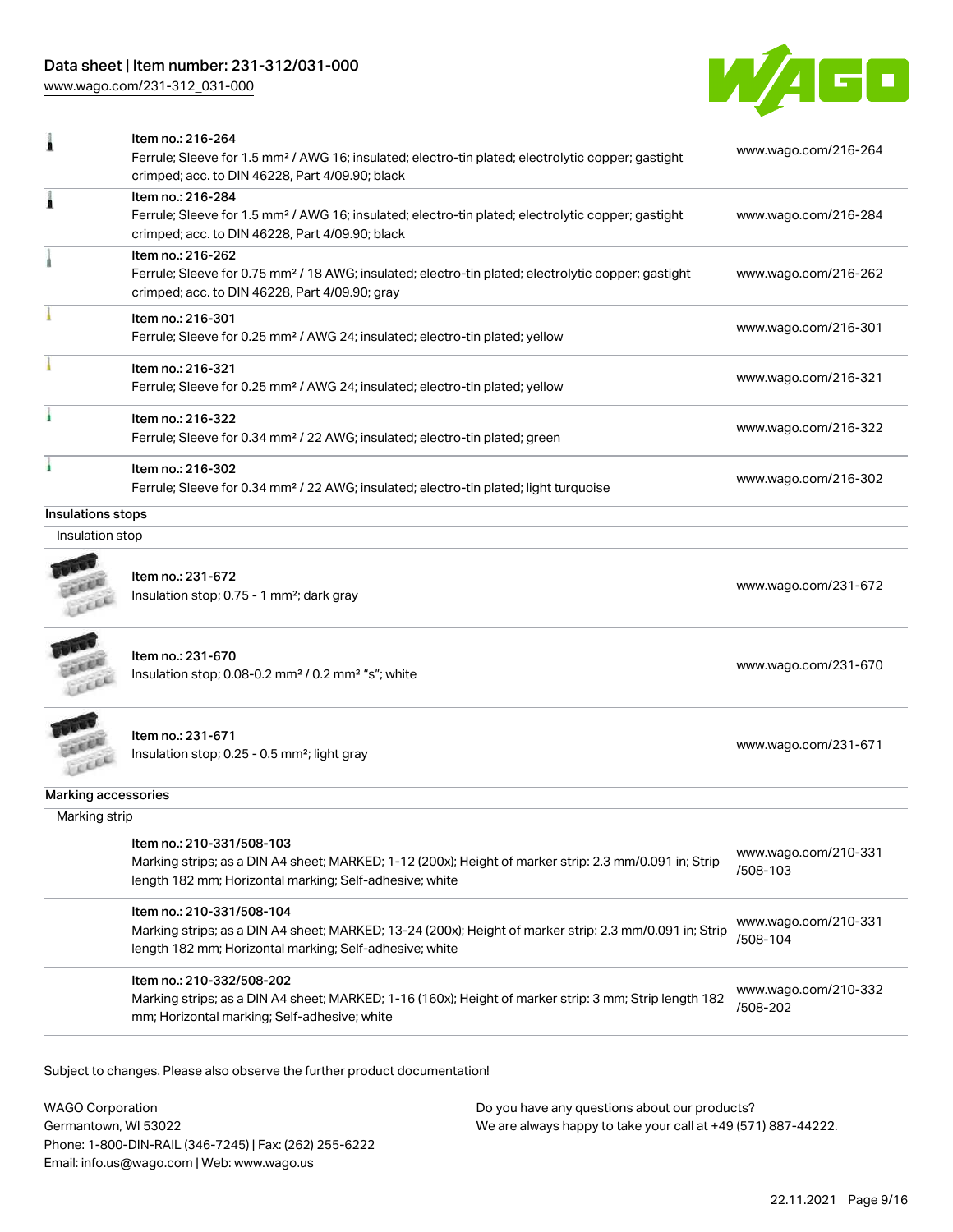

|                            | Item no.: 210-332/508-204<br>Marking strips; as a DIN A4 sheet; MARKED; 17-32 (160x); Height of marker strip: 3 mm; Strip length<br>182 mm; Horizontal marking; Self-adhesive; white | www.wago.com/210-332<br>/508-204 |
|----------------------------|--------------------------------------------------------------------------------------------------------------------------------------------------------------------------------------|----------------------------------|
|                            | Item no.: 210-332/508-206<br>Marking strips; as a DIN A4 sheet; MARKED; 33-48 (160x); Height of marker strip: 3 mm; Strip length<br>182 mm; Horizontal marking; Self-adhesive; white | www.wago.com/210-332<br>/508-206 |
|                            | Item no.: 210-332/508-205<br>Marking strips; as a DIN A4 sheet; MARKED; 1-32 (80x); Height of marker strip: 3 mm; Strip length 182<br>mm; Horizontal marking; Self-adhesive; white   | www.wago.com/210-332<br>/508-205 |
| Strain relief              |                                                                                                                                                                                      |                                  |
| Strain relief housing      |                                                                                                                                                                                      |                                  |
|                            | Item no.: 232-642<br>Strain relief housing; orange                                                                                                                                   | www.wago.com/232-642             |
| <b>Testing accessories</b> |                                                                                                                                                                                      |                                  |
| Testing accessories        |                                                                                                                                                                                      |                                  |
|                            | Item no.: 210-136<br>Test plug; 2 mm Ø; with 500 mm cable                                                                                                                            | www.wago.com/210-136             |
|                            | Item no.: 231-661<br>Test plugs for female connectors; for 5 mm and 5.08 mm pin spacing; 2,50 mm <sup>2</sup> ; light gray                                                           | www.wago.com/231-661             |
| Tools                      |                                                                                                                                                                                      |                                  |
| Operating tool             |                                                                                                                                                                                      |                                  |
|                            | Item no.: 209-130<br>Operating tool; suitable for 264, 280 and 281 Series; 1-way; of insulating material; white                                                                      | www.wago.com/209-130             |
|                            | Item no.: 209-132<br>Operating tool; for connecting comb-style jumper bar; 2-way; of insulating material                                                                             | www.wago.com/209-132             |
|                            | Item no.: 231-159<br>Operating tool; natural                                                                                                                                         | www.wago.com/231-159             |
|                            | Item no.: 231-231<br>Combination operating tool; red                                                                                                                                 | www.wago.com/231-231             |
|                            | Item no.: 210-657<br>Operating tool; Blade: 3.5 x 0.5 mm; with a partially insulated shaft; short; multicoloured                                                                     | www.wago.com/210-657             |
|                            | Item no.: 210-720<br>Operating tool; Blade: 3.5 x 0.5 mm; with a partially insulated shaft; multicoloured                                                                            | www.wago.com/210-720             |
|                            | Item no.: 231-131<br>Operating tool; made of insulating material; 1-way; loose; white                                                                                                | www.wago.com/231-131             |

Subject to changes. Please also observe the further product documentation!

WAGO Corporation Germantown, WI 53022 Phone: 1-800-DIN-RAIL (346-7245) | Fax: (262) 255-6222 Email: info.us@wago.com | Web: www.wago.us Do you have any questions about our products? We are always happy to take your call at +49 (571) 887-44222.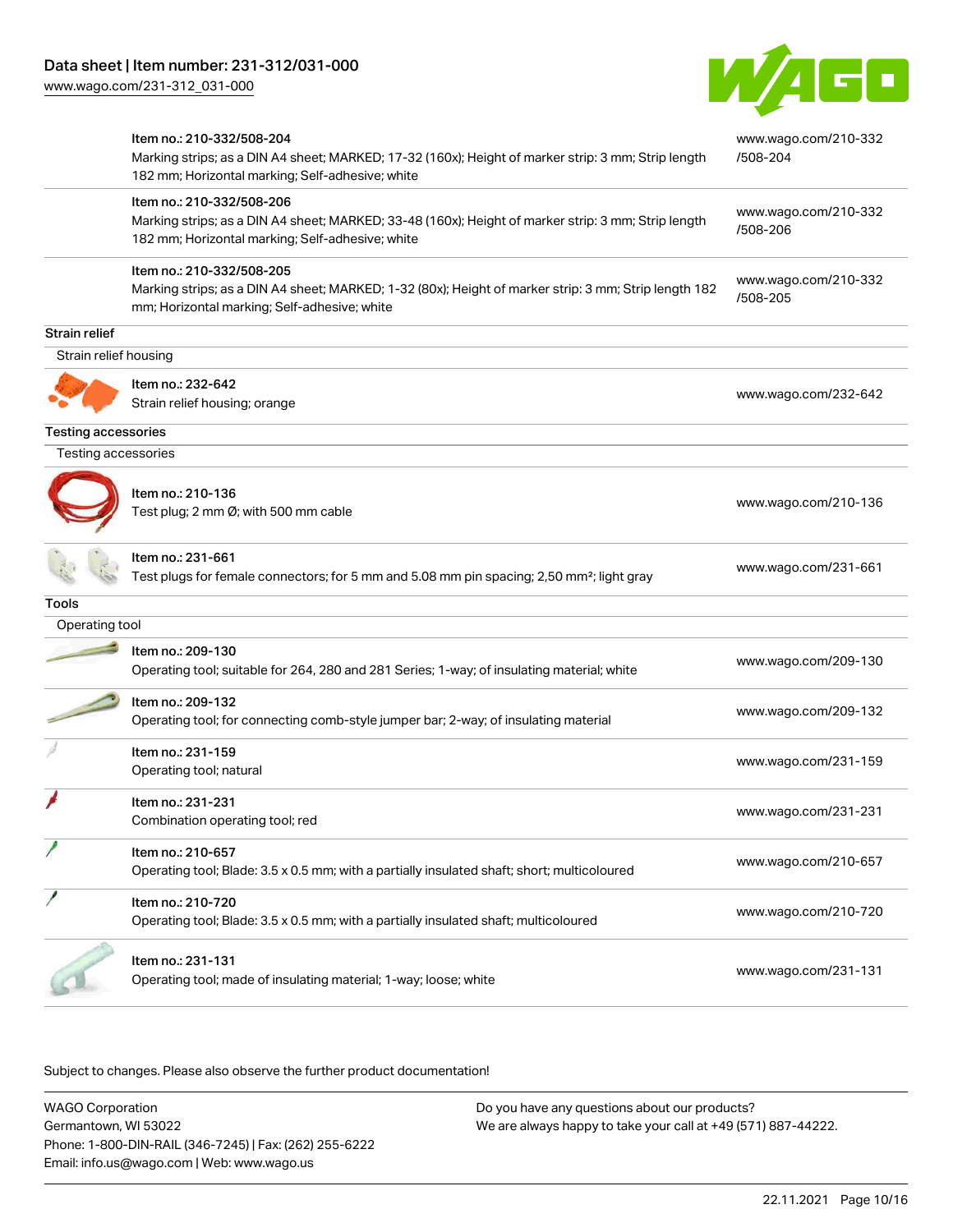# Data sheet | Item number: 231-312/031-000

[www.wago.com/231-312\\_031-000](http://www.wago.com/231-312_031-000)



| Item no.: 231-291                                              |
|----------------------------------------------------------------|
| Operating tool; made of insulating material; 1-way; loose; red |



[www.wago.com/231-291](http://www.wago.com/231-291)

|         | Item no.: 280-432<br>Operating tool; made of insulating material; 2-way; white | www.wago.com/280-432 |
|---------|--------------------------------------------------------------------------------|----------------------|
|         | Item no.: 280-434<br>Operating tool; made of insulating material; 4-way        | www.wago.com/280-434 |
|         | Item no.: 280-437<br>Operating tool; made of insulating material; 7-way        | www.wago.com/280-437 |
|         | Item no.: 280-440<br>Operating tool; made of insulating material; 10-way       | www.wago.com/280-440 |
|         | Item no.: 280-435<br>Operating tool; made of insulating material; 5-way; gray  | www.wago.com/280-435 |
|         | Item no.: 280-436<br>Operating tool; made of insulating material; 6-way        | www.wago.com/280-436 |
|         | Item no.: 280-438<br>Operating tool; made of insulating material; 8-way        | www.wago.com/280-438 |
|         | Item no.: 280-433<br>Operating tool; made of insulating material; 3-way        | www.wago.com/280-433 |
| Jumpers |                                                                                |                      |
| Jumper  |                                                                                |                      |
|         | Item no.: 231-905<br>Jumper; for conductor entry; 5-way; insulated; gray       | www.wago.com/231-905 |
|         | Item no.: 231-903<br>Jumper; for conductor entry; 3-way; insulated; gray       | www.wago.com/231-903 |
|         | Item no.: 231-907<br>Jumper; for conductor entry; 7-way; insulated; gray       | www.wago.com/231-907 |
|         | Item no.: 231-910<br>Jumper; for conductor entry; 10-way; insulated; gray      | www.wago.com/231-910 |
|         | Item no.: 231-902<br>Jumper; for conductor entry; 2-way; insulated; gray       | www.wago.com/231-902 |
| Cover   |                                                                                |                      |
| Cover   |                                                                                |                      |
|         | Item no.: 231-669<br>Lockout caps; for covering unused clamping units; orange  | www.wago.com/231-669 |
|         |                                                                                |                      |

Subject to changes. Please also observe the further product documentation!

WAGO Corporation Germantown, WI 53022 Phone: 1-800-DIN-RAIL (346-7245) | Fax: (262) 255-6222 Email: info.us@wago.com | Web: www.wago.us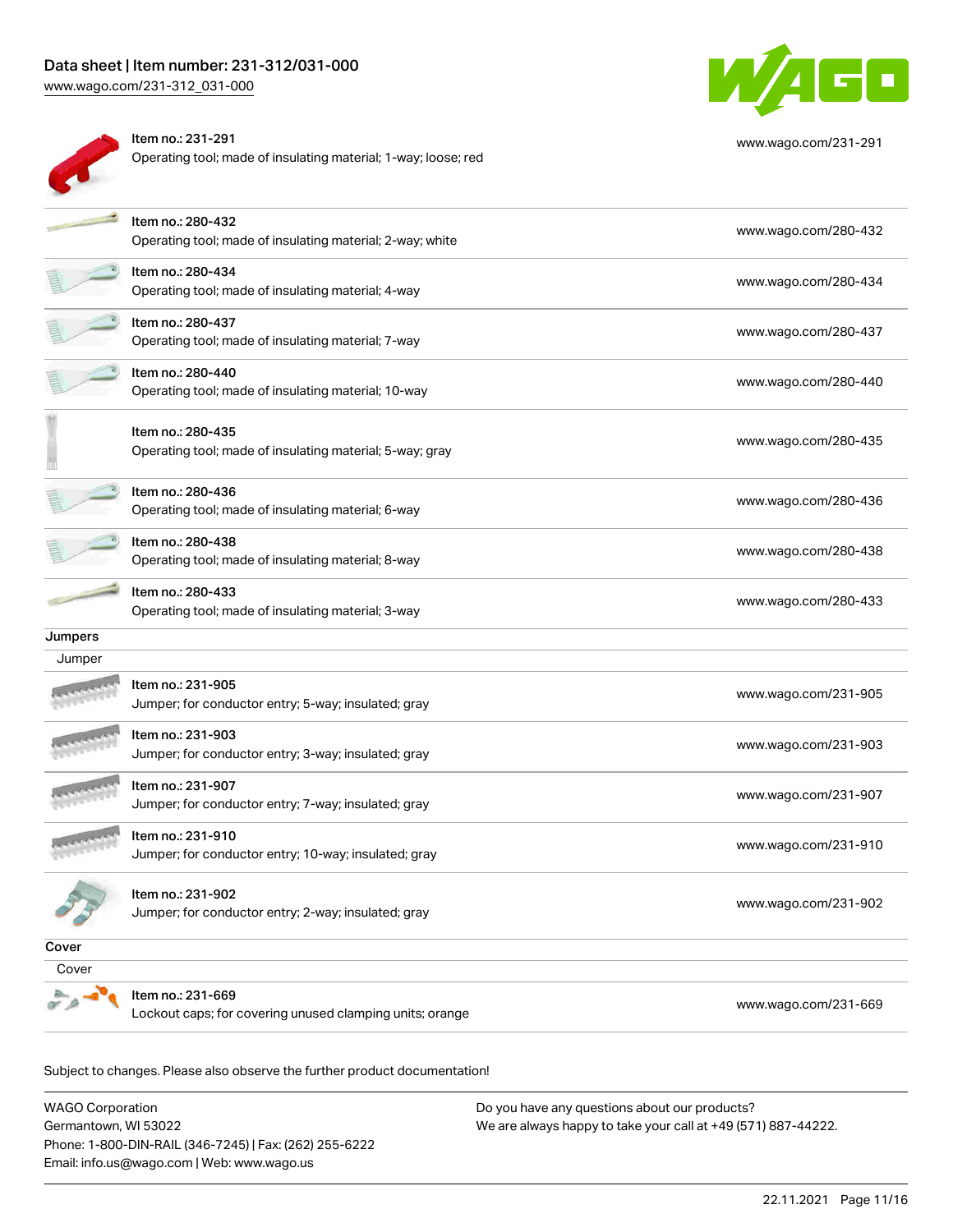Downloads



[Download](https://www.wago.com/global/d/1435602)

# Documentation Additional Information Technical explanations and political explanations and political explanations and political explanations of political explanations of political explanations of political explanations of political explanations of political e 2.0 MB CAD files CAE data EPLAN Data Portal 231-312/031-000 URL [Download](https://www.wago.com/global/d/EPLAN_URLS_231-312%252F031-000) EPLAN Data Portal 231-312/031-000 URL [Download](https://www.wago.com/global/d/EPLAN_URLS_231-312_031-000) ZUKEN Portal 231-312/031-000 URL [Download](https://www.wago.com/global/d/Zuken_URLS_231-312_031-000) CAD data 2D/3D Models 231-312/031-000 URL [Download](https://www.wago.com/global/d/3D_URLS_231-312_031-000) Environmental Product Compliance Compliance Search

| Environmental Product Compliance 231-312/031-000                                                       |  | Download |
|--------------------------------------------------------------------------------------------------------|--|----------|
| 1-conductor female connector; CAGE CLAMP <sup>®</sup> ; 2.5 mm <sup>2</sup> ; Pin spacing 5.08 mm; 12- |  |          |
| pole; clamping collar; 2,50 mm <sup>2</sup> ; orange                                                   |  |          |

### Installation Notes

Subject to changes. Please also observe the further product documentation!

WAGO Corporation Germantown, WI 53022 Phone: 1-800-DIN-RAIL (346-7245) | Fax: (262) 255-6222 Email: info.us@wago.com | Web: www.wago.us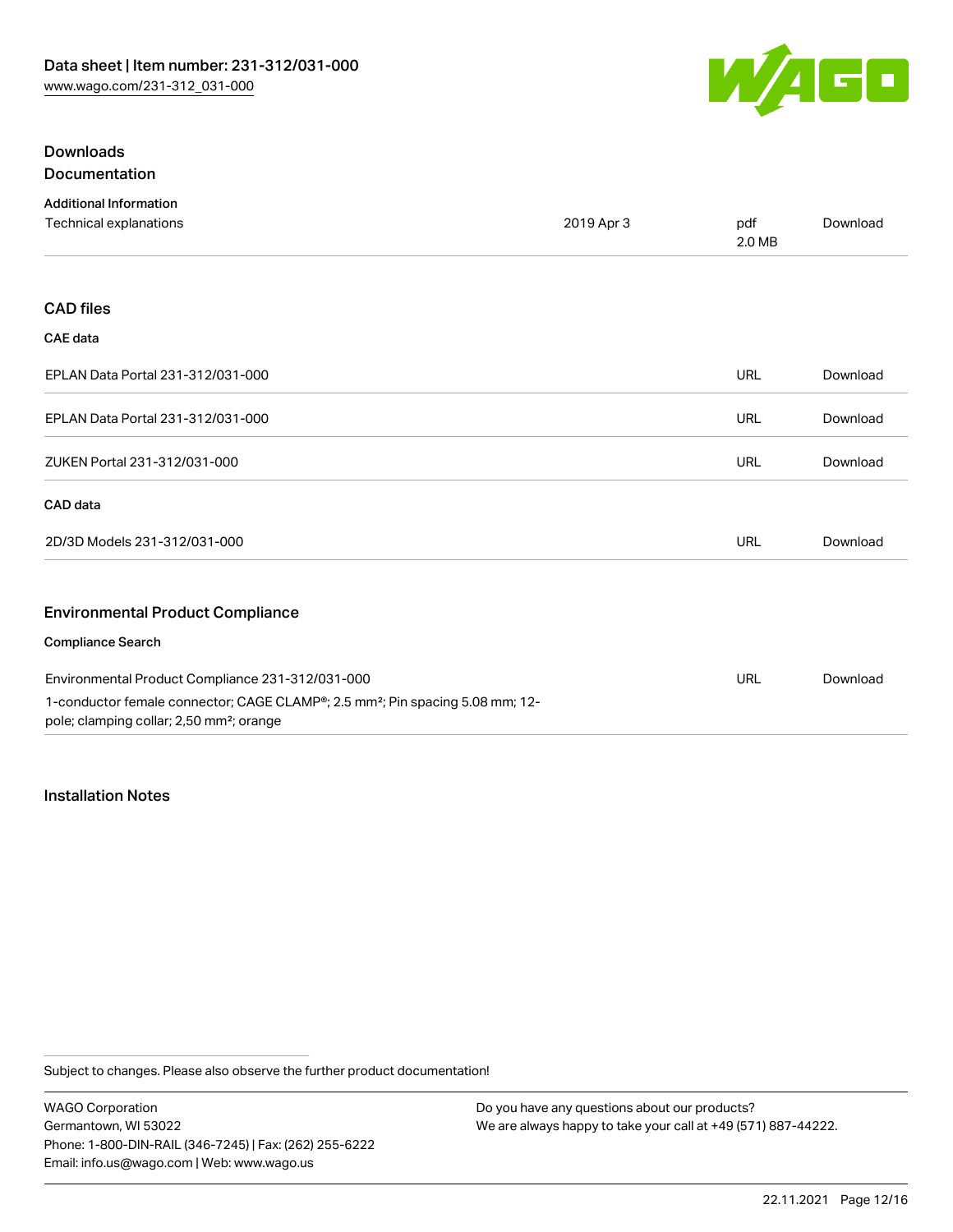

Female connectors with mounting flanges can be used as PCB through-panel connectors – conductor termination parallel to CAGE CLAMP® actuation.

PCB female connectors with mounting flanges can be used as through-panel connectors for external wiring.

16-pole female connector with mounting flanges in a 19" rack – conductor termination parallel to CAGE CLAMP® actuation

Subject to changes. Please also observe the further product documentation!

WAGO Corporation Germantown, WI 53022 Phone: 1-800-DIN-RAIL (346-7245) | Fax: (262) 255-6222 Email: info.us@wago.com | Web: www.wago.us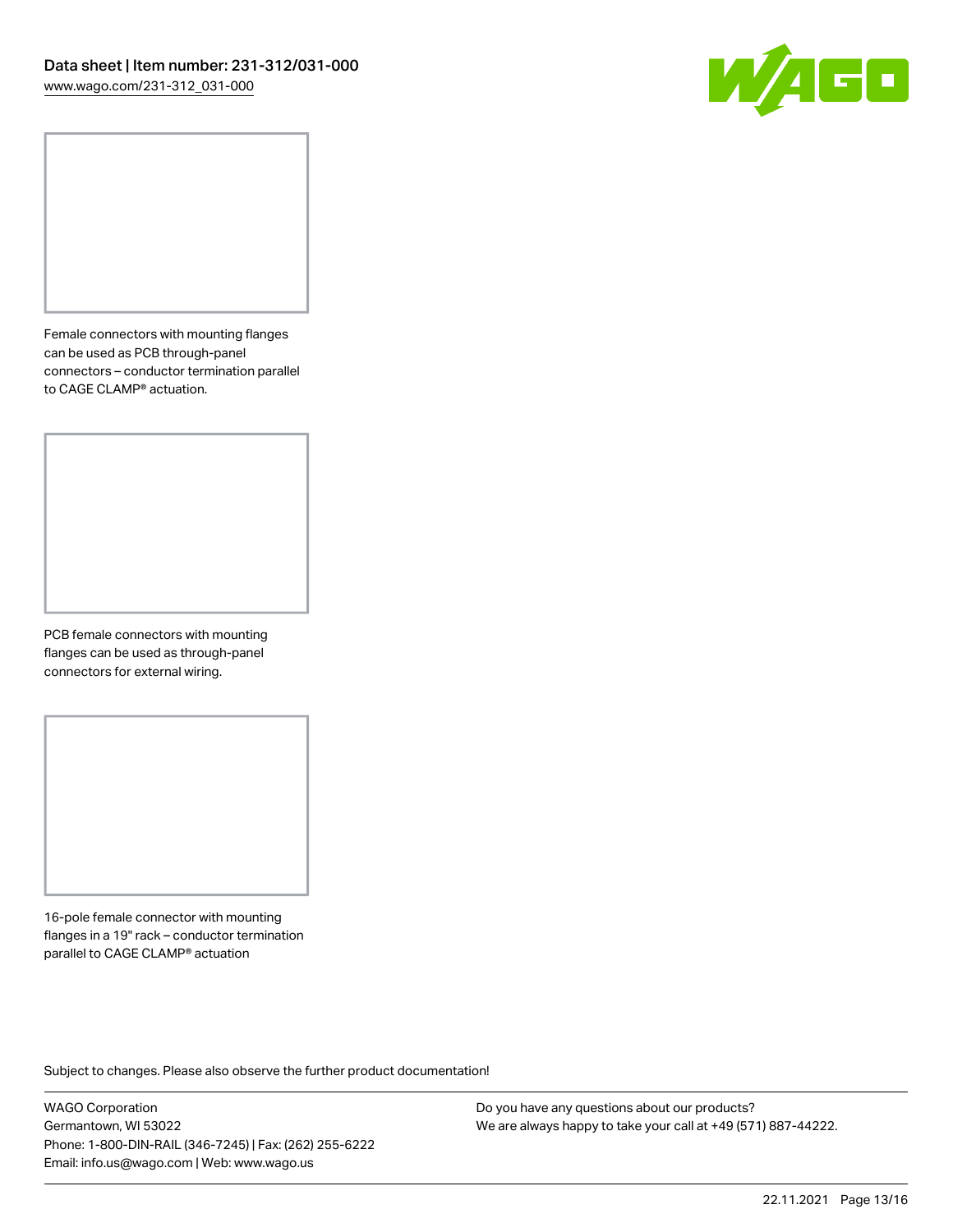



Inserting a conductor via 3.5 mm screwdriver – CAGE CLAMP® actuation parallel to conductor entry.



Inserting a conductor via 3.5 mm screwdriver – CAGE CLAMP® actuation perpendicular to conductor entry.



Inserting a conductor into CAGE CLAMP® unit via operating lever (231-291).



Inserting a conductor via operating tool.



Coding a female connector by removing coding finger(s).

Subject to changes. Please also observe the further product documentation!

WAGO Corporation Germantown, WI 53022 Phone: 1-800-DIN-RAIL (346-7245) | Fax: (262) 255-6222 Email: info.us@wago.com | Web: www.wago.us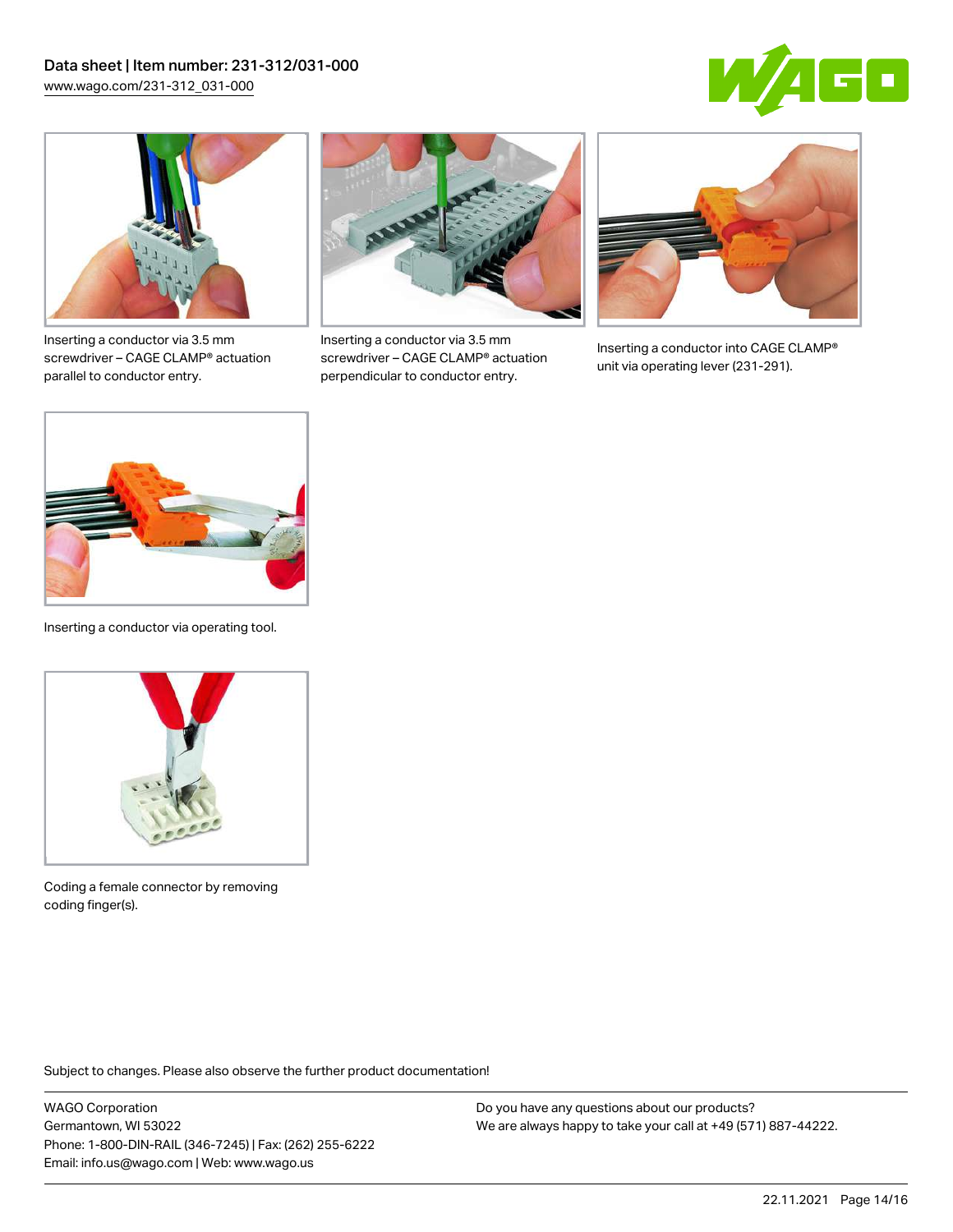



Testing – female connector with CAGE CLAMP®

Integrated test ports for testing perpendicular to conductor entry via 2 or 2.3 mm Ø test plug

Installation



Male connector with strain relief plate



Strain relief housing shown with a male connector equipped with CAGE CLAMP®

Marking

Subject to changes. Please also observe the further product documentation!

WAGO Corporation Germantown, WI 53022 Phone: 1-800-DIN-RAIL (346-7245) | Fax: (262) 255-6222 Email: info.us@wago.com | Web: www.wago.us